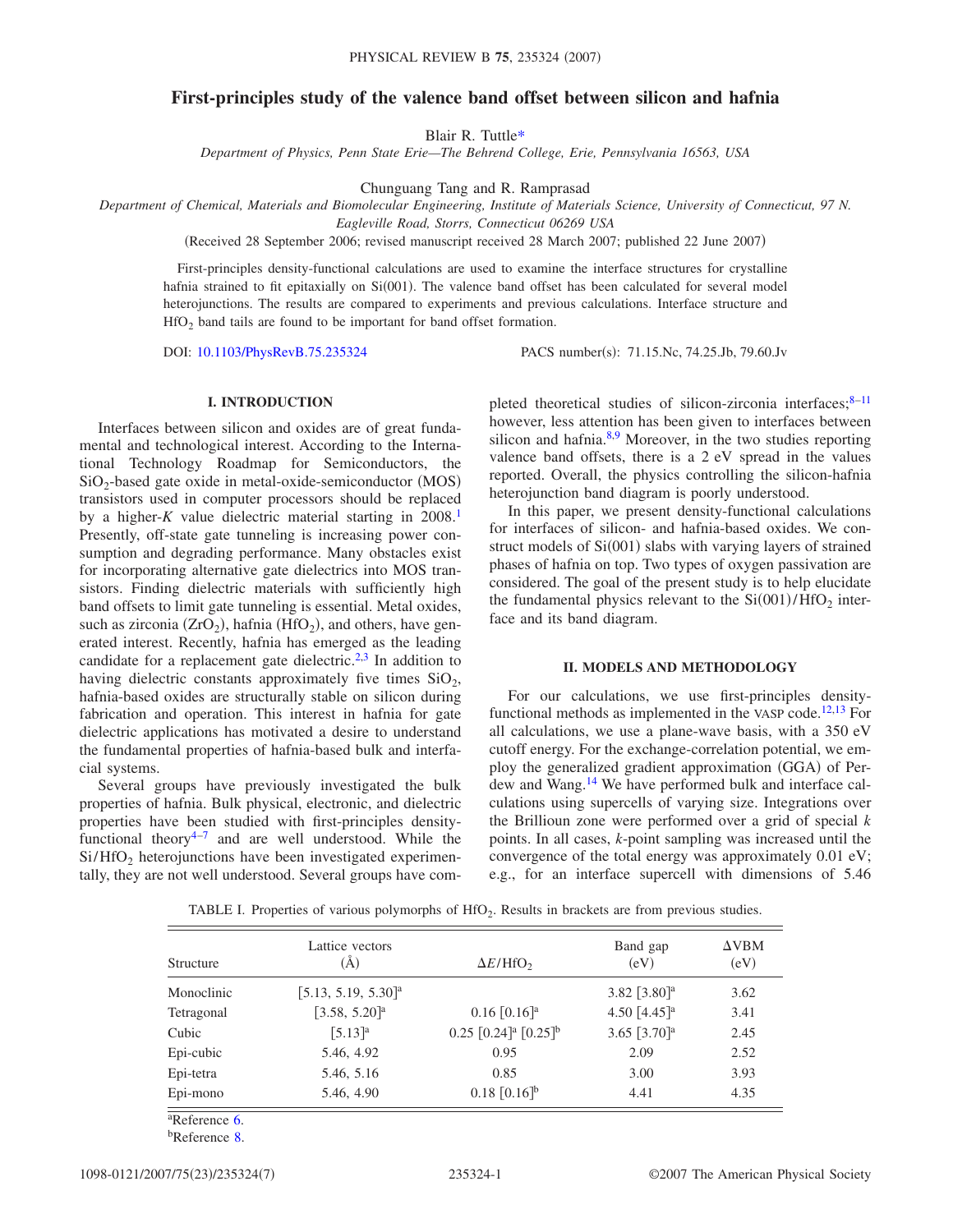$\times$  5.46  $\times$  50 Å<sup>3</sup>, a 4  $\times$  4  $\times$  1 *k*-point sampling was used. The theoretical lattice constant of silicon  $(a=5.46 \text{ Å})$  was used throughout. Nuclei were represented by ultrasoft pseudopotentials where the cutoff radii are 1.80, 3.05, and 1.40 a.u. for silicon, hafnium, and oxygen, respectively.<sup>13,[15](#page-5-13)</sup> All positions were allowed to relax until a force tolerance of 0.05 eV/Å on each atom was reached. For the valence band offsets reported here, we use the standard bulk plus lineup method which involves comparing bulk eigenvalues corrected by a dipole term calculated for a heterojunction model.<sup>16</sup> For the valence band offset (VBO) values reported, the numerical uncertainty is less than 0.1 eV. However, fundamental uncertainties can be larger as discussed below.

We explored common and hypothetical polymorphs whose properties are reported in Table [I.](#page-0-0) To construct our interface models, we began with the structures reported by Jaffe *et al.*[6](#page-5-12) for the monoclinic, tetragonal, and cubic phases. Very slight changes occurred when we performed independent relaxations of the respective structures. As illustrated in Table [I,](#page-0-0) the agreement with previous work<sup>6[,8](#page-5-6)</sup> is excellent; we found the monoclinic phase to be the lowest in energy, whereas the tetragonal and cubic phases are higher in energy by 0.16 and 0.25  $eV/HfO<sub>2</sub>$ , respectively. We explored the minimum electronic band gap within GGA by examining the eigenvalues along high-symmetry directions and over a dense grid. The gap for each polymorph considered is reported in column four of Table [I.](#page-0-0) The minimum band gap of  $HfO<sub>2</sub>$  covers a wide range of values from 2.0 to 4.5 eV. The gap values for the stable polymorphs are all within 0.05 eV of previously reported values.<sup>6</sup> For bulk plus lineup band offset calculations,  $16$  one needs to know the difference between the bulk silicon and the oxide valence band maxima  $(\Delta VBM)$ . These values are reported in the fifth column of Table [I.](#page-0-0) For all polymorphs, the  $HfO<sub>2</sub>$  valence band maximum is below the value for bulk silicon. As with the bandgap values, the  $\Delta$ VBM values cover a wide range, in this case from 2.5 to 4.4 eV. The variation in the electronic properties of  $HfO<sub>2</sub>$  polymorphs is not unexpected since the oxygen bonding and coordination change dramatically between the polymorphs. This issue is discussed below in the context of epitaxial oxides.

Bulk strained oxides were created to be placed epitaxially on top of the Si(001) surface. For each bulk stable polymorph, two lattice vectors are expanded to fit onto silicon (001). Allowing the third lattice vector and all coordinates to fully relax, a bulk epitaxial oxide was created. Only the lowest-energy strained polymorph for each stable phase was considered. For the monoclinic structure, we also rectified the lattice vectors, thereby making them orthogonal. Consistent with earlier studies, we find that the effect of rectification is negligible. $8$  The final structures are shown in Fig. [1](#page-1-0) including (a) the epitaxial cubic (epi-cubic), (b) the epitaxial tetragonal (epi-tetra), and (c) the epitaxial monoclinic (epimono) phases. The final (001) lattice vectors are 4.92, 5.16, and 4.90 Å for the epi-mono, epi-tetra, and epi-cubic bulk structures, respectively. Compared to the energy per  $HfO<sub>2</sub>$ unit of the monoclinic phase, these epitaxial models are 0.18, 0.85, and 0.94 eV higher for the epi-mono, epi-tetra, and epi-cubic models, respectively. Interestingly, the epi-mono polymorph has a modest strain energy compared to the other two strained polymorphs considered.

<span id="page-1-0"></span>

FIG. 1. Ball-and-stick models of (a) epi-cubic, (b) epi-tetra, and (c) epi-mono phases of hafnia, all strained to fit epitaxially on  $Si(100)$  (Hf=gray and O=white).

#### **III. RESULTS AND ANALYSIS**

Clearly, thermodynamic considerations strongly favor the epi-mono polymorph over the other two phases for epitaxial formation. Nevertheless, we constructed interface models from each epi-polymorph varying the number of  $HfO<sub>2</sub>$  layers between 1 and 8. Following previous research,  $8.9$  $8.9$  we first considered heterojunction models with no vacuum. Since the dimer rows are perpendicular to each other at each interface,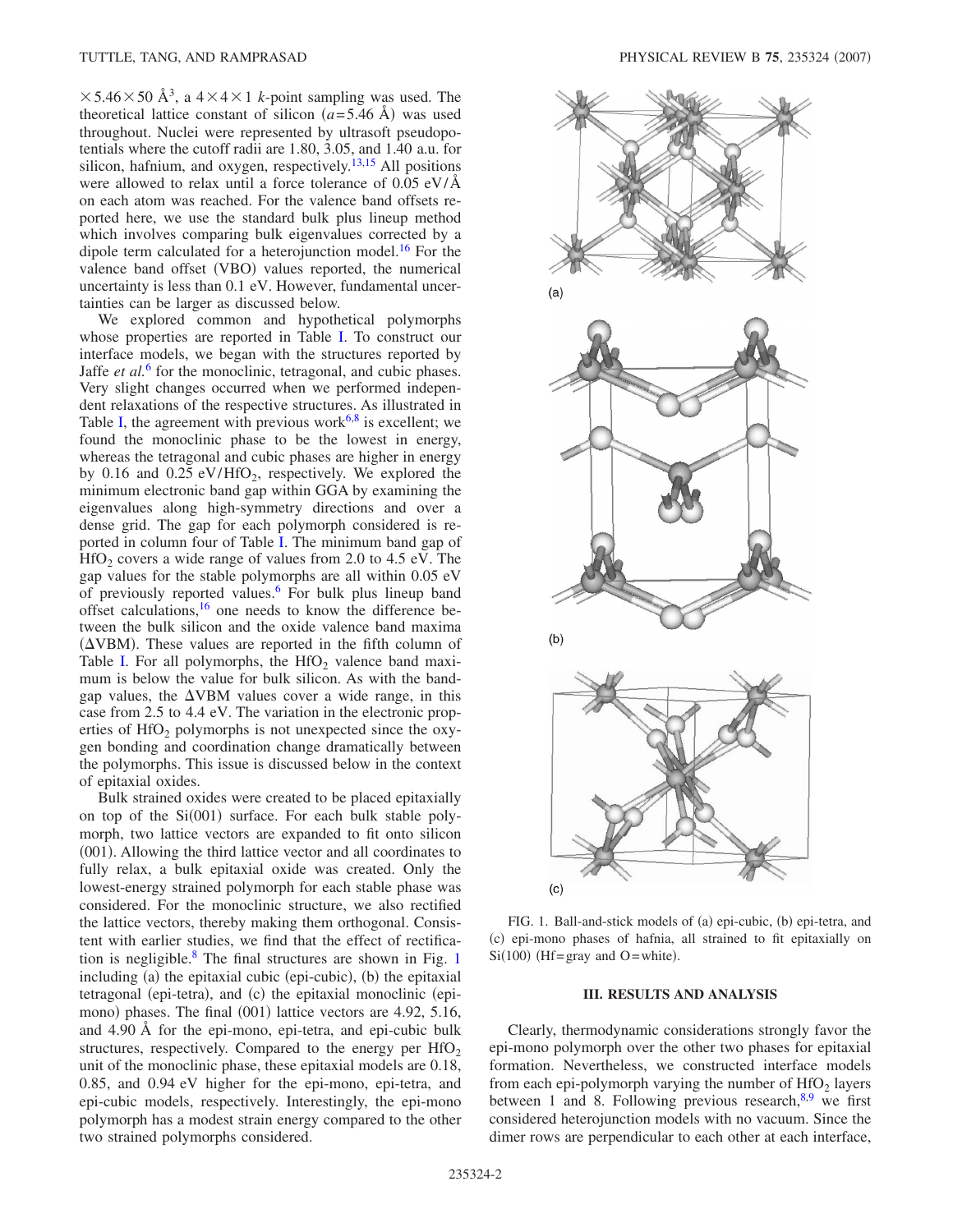<span id="page-2-0"></span>

FIG. 2. Ball-and-stick models of (a) the O4 interface and (b) the O3 interface of epi-tetra  $HfO<sub>2</sub>$  on top of  $Si(100)$  (Hf=gray, O = white, and Si=dark).

such models involved asymmetric relaxations from the interface into the bulk. This prevented an epi-cubic or epi-tetra bulk phase from forming. To avoid this problem, we constructed Si/HfO<sub>2</sub>/vacuum interface models. The interface between  $HfO<sub>2</sub>$  and vacuum does not impose contrary relaxations. The epi-tetra slab readily forms a bulklike region in

the middle of the slab. We also considered interface models with symmetric  $HfO<sub>2</sub>$  layers on both surfaces of the silicon slab. These models were created to ensure accurate valence band offset calculations without any interfering electric fields. We found passivating one surface with oxygen only, without any Hf atoms, did lead to small electric fields due to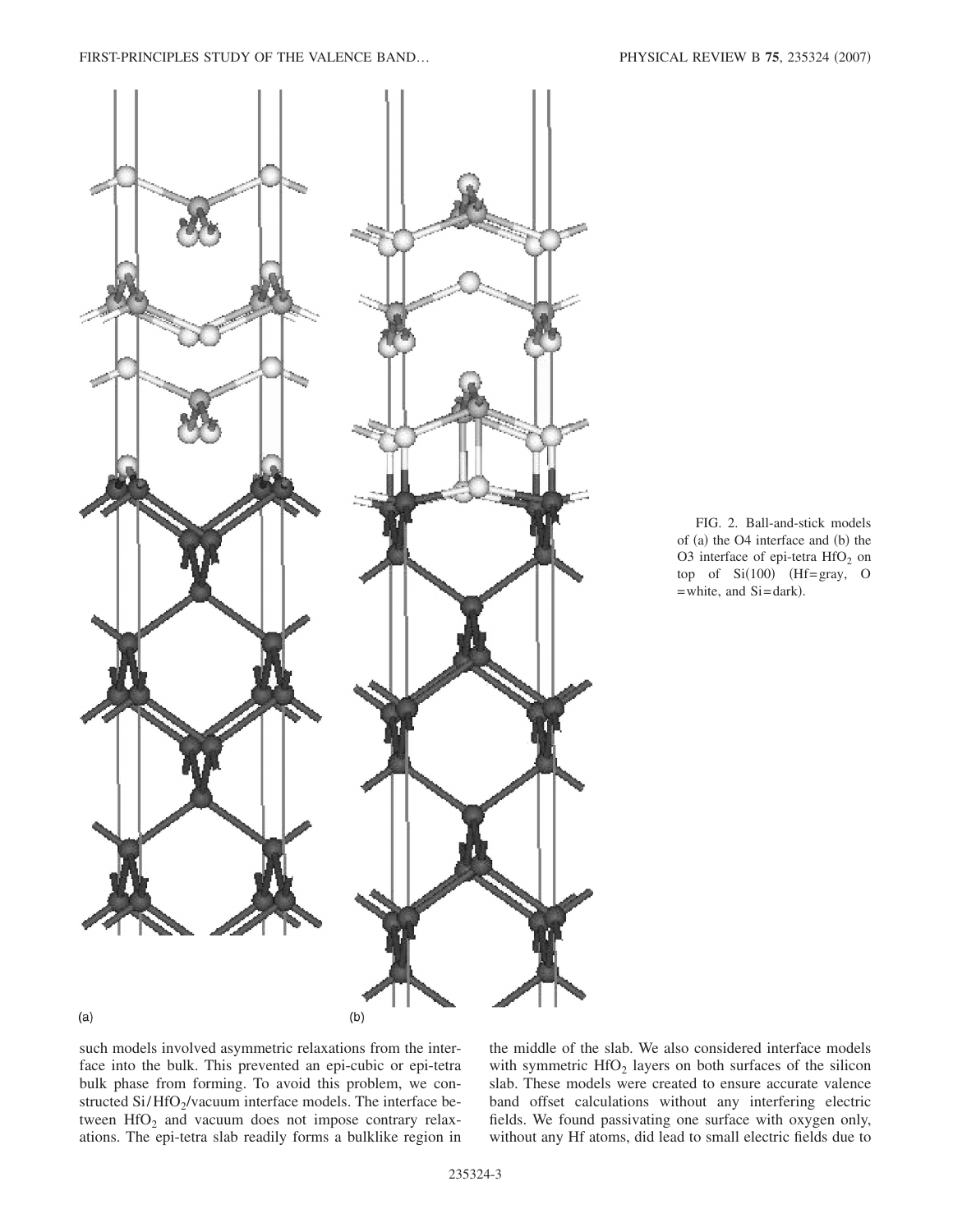the differing interfacial dipoles. While various interfacial bonding arrangements are possible, we focus on the two interfaces previously found to be the lowest in energy for most values of the oxygen chemical potential. $9,11$  $9,11$ 

First, consider the epi-cubic polymorph. All oxygens are fourfold coordinated with the Hf-O bond lengths equal to 2.31 Å, slightly longer than the values for the stable phases of HfO<sub>2</sub>. This polymorph fits on Si(001) with a minimum  $(1 \times 1)$  surface unit cell with sides of length  $a/\sqrt{2}$ . While the epi-cubic polymorph was the basis of a study by Peacock *et*  $al.$ <sup>[9](#page-5-8)</sup> we found that it was not stable on Si $(001)$ . The epicubic hafnia transformed into the epi-tetra polymorph upon relaxation. Dong *et al.*[11](#page-5-7) also found that an epi-tetra version of zirconia was stable on Si(001). Since the epi-cubic phase was not stable on Si(001), a valence band offset could not be reliably derived.

Next, consider the epi-tetra polymorph which also fits on the minimum  $(1 \times 1)$  surface unit cell with sides of length  $a/\sqrt{2}$ . For the stable tetragonal phase, all oxygens are fourfold coordinated and all hafnia are eightfold coordinated. However, half the Hf-O bonds are short at 2.07 Å and half are long at 2.38 Å. In the epi-tetra phase, the system splits further with half the oxygen atoms moving up and the other half moving down, so that the material now forms sheets of  $HfO<sub>2</sub>$  units, as illustrated in Fig. [1](#page-1-0)(b). For the epi-tetra phase, there are still four bonds, but two bonds are strong with lengths of 2.15 Å and two are nominal with bonds 2.50 Å long.

Following the work of Peacock *et al.*,<sup>[9](#page-5-8)</sup> we construct interface models where the valence shells of all atoms are satisfied by an oxygen interfacial passivation (Si-Si-O O-Hf-O O-Hf-O...). In Fig. [2](#page-2-0)(a), we show a HfO<sub>2</sub> constructed with the Hf above an open interstitial in the silicon surface. This is called the O4 interface by Peacock *et al.*[9](#page-5-8) since the interfacial oxygen atoms are nominally fourfold coordinated. The structure in Fig.  $2(b)$  $2(b)$  includes a Hf atom directly above a bridging oxygen atom. This interface is called O3 since the interfacial oxygen atoms are threefold coordinated. We focused on these interfaces since they were the lowest in energy for oxygen rich conditions typical of growth. $9,11$  $9,11$  We searched but were unable to find any lower-energy oxygen rich interfaces.

We constructed interface models in a manner similar to epitaxial growth, i.e., one  $HfO<sub>2</sub>$  layer at a time. All models included 17 layers of silicon and between one and eight layers of epi-tetra  $HfO<sub>2</sub>$ . All atoms are allowed to relax; however, for both heterojunctions, only atoms in the few layers around the interface diverge from the respective crystalline coordinates. Compared to the O3 interface, we find the O4 interface model to be 2.0 eV higher in energy per  $Si(1 \times 1)$ unit for the largest models. This result contrasts with that of Peacock *et al.*,<sup>[9](#page-5-8)</sup> who find the O4 interface to be only 0.2 eV higher. The discrepancy here may be due to the fact that Peacock *et al.*<sup>[9](#page-5-8)</sup> appear to force their  $\text{HfO}_2$  slab portion to be epi-cubic. To test our result, we examined similar models substituting Zr for Hf since more work has been done on  $ZrO_2$  interfaces. Our Si $(100)/ZrO_2/vacuum$  results show the O4 interface to be 1.8 eV higher than the O3 interface. This is close to the result of Dong *et al.*<sup>[11](#page-5-7)</sup> (1.6 eV) but much higher than that of Peacock *et al.*<sup>[9](#page-5-8)</sup> (0.4 eV).

<span id="page-3-0"></span>TABLE II. DFT valence band offset results in eV for two polymorphs of  $HfO<sub>2</sub>$  on Si(001). Results for two interface terminations (O3 and O4) are reported.

| <b>VBO</b><br>(eV)    | O <sub>3</sub> | O4         |
|-----------------------|----------------|------------|
| Epi-tetra<br>Epi-mono | 3.2            | 2.0<br>3.1 |

Epitaxial growth will be sensitive to the energetics of the first few atomic layers. We find the epi-tetra O3 interface to be still about 2 eV lower in energy than the O4 interface even down to one  $HfO<sub>2</sub>$  layer. These results suggest the O3 interface should be favored for epitaxial growth. Below, we will revisit this issue in the context of our epi-mono interface calculations.

Using the standard bulk plus lineup method,<sup>16</sup> we determine the valence band offsets for the epi-tetra models with eight HfO<sub>2</sub> layers. The VBO is found to be 2.0 eV for the O4 interface and 3.2 eV for the O3 interface, as reported in Table [II.](#page-3-0) Our results show that the dipole is large and that the placement of interfacial oxygens significantly affects the interfacial dipole. In contrast, Peacock *et al.*[9](#page-5-8) find only a mild difference in the VBO results, with a VBO of 2.4 eV for the O4 interface and 2.3 eV for the O3 interface. The study of Dong *et al.*,<sup>[11](#page-5-7)</sup> however, finds a large variation in the O3 and O4 VBOs for  $Si(001)/ZrO<sub>2</sub>$  interfaces, consistent with the present findings for the closely related  $Si(001)/HfO<sub>2</sub>$  interfaces.

Now, consider the epi-mono  $HfO<sub>2</sub>$  phase [Fig. [1](#page-1-0)(c)] and the interfaces it makes with silicon. The bulk epi-mono structure is similar to the monoclinic phase. However, the oxygen atoms are now all threefold coordinated with the Hf-O bond lengths between 2.05 and 2.15 Å. The O4 and O3 interface models are shown in Figs.  $3(a)$  $3(a)$  and  $3(b)$ , respectively. Each model heterojunction has a 17 Si layer slab, with six  $HfO<sub>2</sub>$ layers on top and a simple O-H passivation of the bottom. Only the top portions of the heterojunctions are shown in Fig. [3.](#page-4-0) Unlike in the case of the epi-tetra model (Fig. [2](#page-2-0)), here the O3 interface causes a transformation of the bulk  $HfO<sub>2</sub>$ epi-mono structure. The phase transformation causes the  $HfO_2/vacuum$  interface in the O3 model to differ dramatically from the other models. Only in the epi-mono O3 heterojunction does the vacuum surface oxygen atom break from being twofold coordinated; instead, the surface oxygen points straight up and is singly coordinated. The O4 epimono interface is 1.5 eV/(Si  $1 \times 1$  unit) more favorable than the respective O3 interface. Examining interfaces with four  $HfO<sub>2</sub>$  layers, we find the O4 interface to be still more favored by about 1.7 eV/( $1 \times 1$  unit). This indicates that the Si: HfO<sub>2</sub> interface bonding is the main source of the discrepancy between the O4 and the O3 interface energetics. Equilibrium thermodynamics therefore favors the formation of the epimono O4 interface under oxygen rich conditions, consistent with experiments. Of course, reaction kinetics can favor a higher-energy interface as discussed by Peacock *et al.*[9](#page-5-8)

The relaxations of the O3 interface generate distinct dipoles at the three interfaces and large electric fields ensue.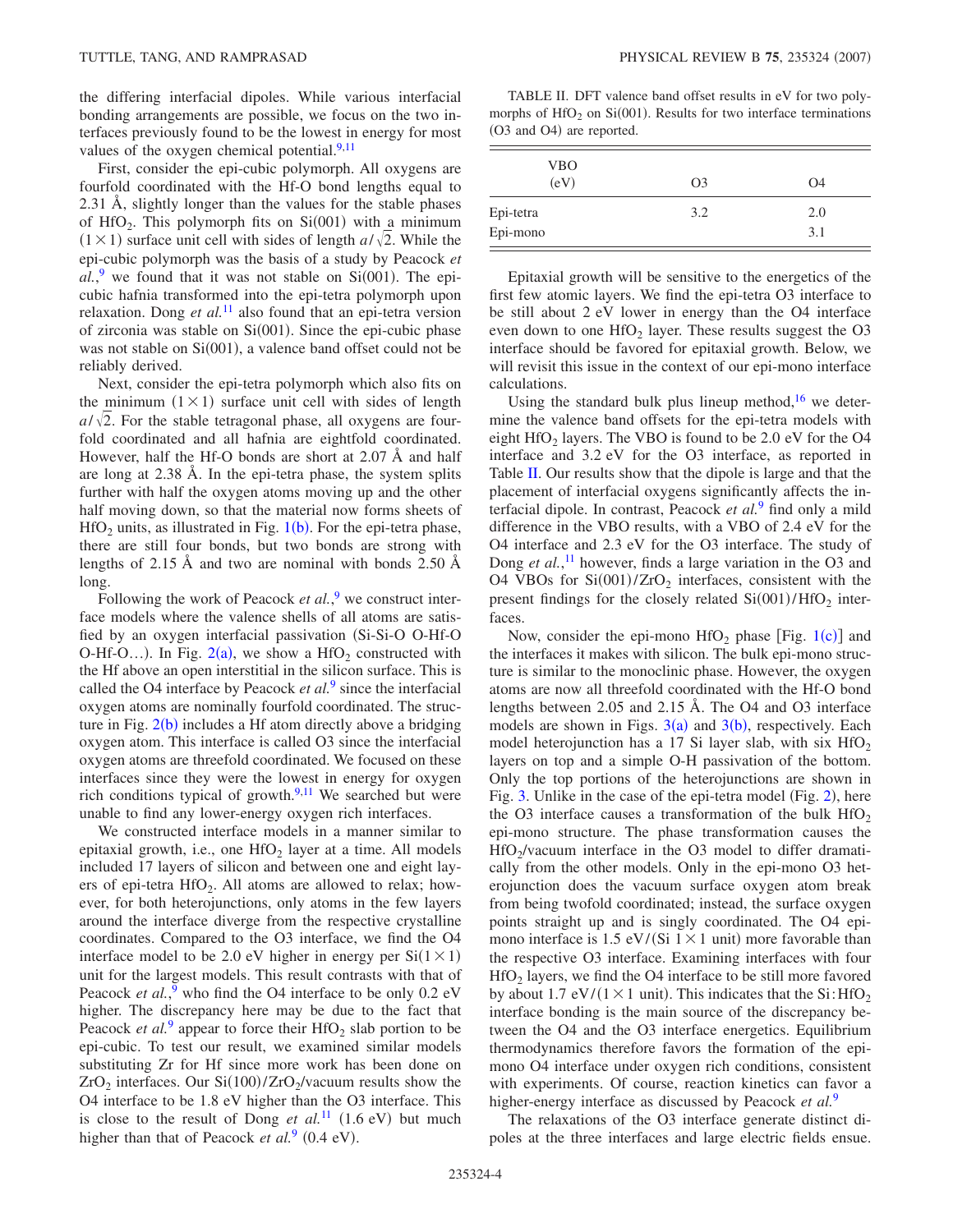<span id="page-4-0"></span>

FIG. 3. Ball-and-stick models of (a) the O4 interface and (b) the O3 interface of epi-mono  $HfO<sub>2</sub>$  on  $top$  of  $Si(100)$  (Hf=gray, O = white, and Si=dark).

Therefore, the VBO for the O3 interface could not be reliably determined. For the O4 interface, however, only mild electric fields were present. In Fig. [4,](#page-5-15) the local potential averaged over the  $x$ - $y$  plane is plotted as a function of  $(001)$ distance. The bottom  $\approx 2.0$  nm is the silicon slab, then the next  $\approx$  1.0 nm is the epi-mono HfO<sub>2</sub> slab, and the rest is vacuum. The (001) averaged potential in the epi-mono slab is 1.27 eV above that in silicon. In Table [II,](#page-3-0) we report our VBO result of  $3.1$  eV between  $Si(001)$  and the O4 interface of epi-mono hafnia. Within our uncertainty, this result is identical to the value reported by Fiorentini and Gulleri<sup>8</sup> for the same interface. The bulk plus lineup method for determining band offsets depends on the local potential reaching a bulk value on either side of the interface. By examining Fig. [4,](#page-5-15) we can see that the local potential in  $HfO<sub>2</sub>$  converges after the second layer from the  $Si-HfO<sub>2</sub>$  interface at about 2.7 nm. Therefore, our 3.1 eV VBO result will be valid for large oxide thicknesses down to oxides including over four  $HfO<sub>2</sub>$ layers.

## **IV. DISCUSSION AND CONCLUSIONS**

All present VBO results are reported in Table [II.](#page-3-0) Fiorentini and Gulleri<sup>8</sup> add a correction to their GGA VBO result using GW band-structure calculations. Such corrections are in general appropriate and they tend to increase the VBO in silicon oxide systems because the GGA band-edge errors are larger for oxides. GW calculations are not available for our epi-model oxides. Also, oxide band edges vary significantly with phase (see column 5 of Table [I](#page-0-0)), so GW corrections for one phase may differ significantly from that of another phase. Nevertheless, for  $Si/HfO<sub>2</sub>$  interfaces, the GW cor-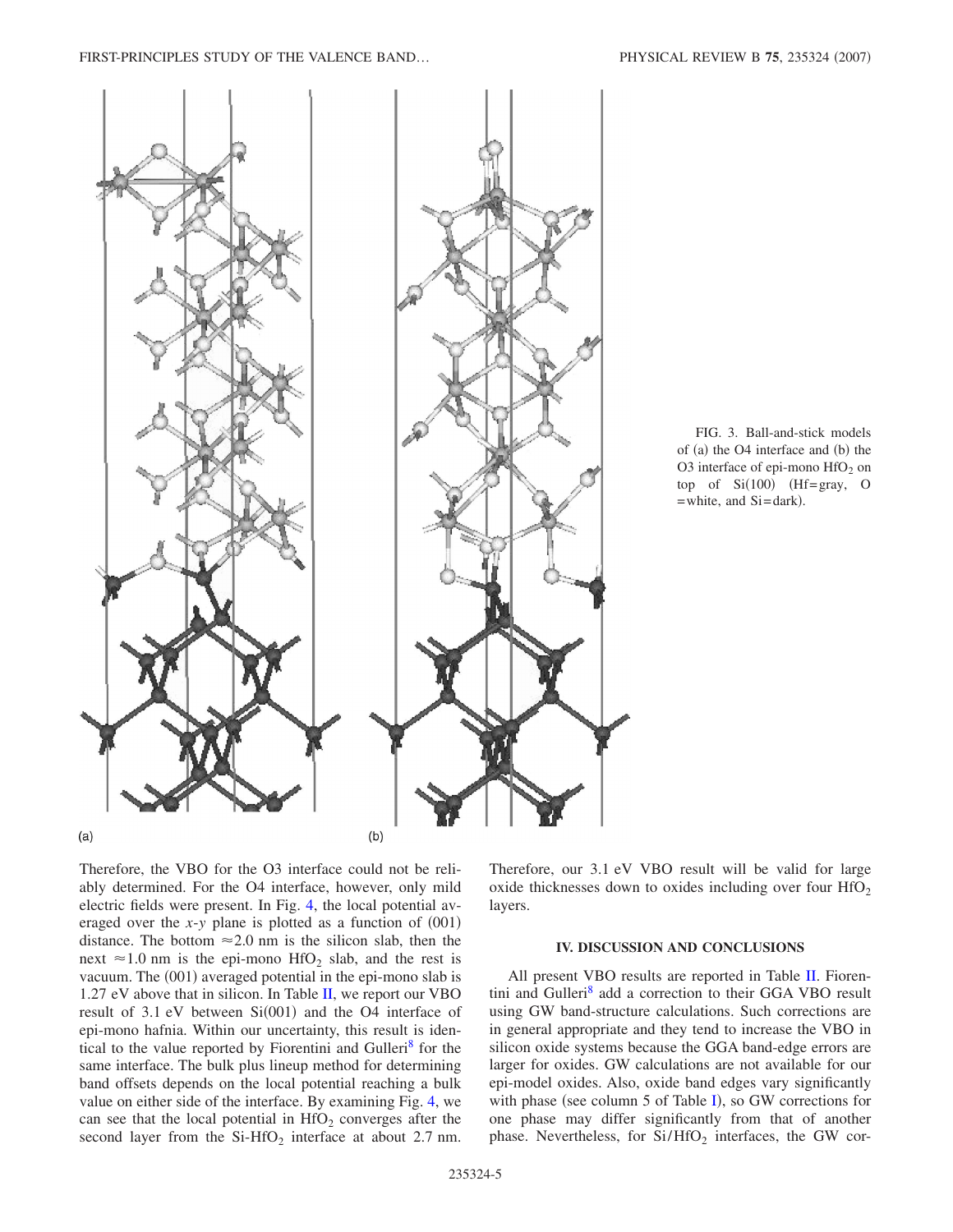<span id="page-5-15"></span>

FIG. 4. The local potential averaged over the *x*-*y* plane versus the  $z$  coordinate for the interface model in Fig.  $3(a)$  $3(a)$ .

rected VBO results are expected to be close to 1 eV higher than the GGA values reported in Table [II.](#page-3-0)

The band diagram of  $Si-HfO<sub>2</sub>$  interfacial systems has been examined experimentally by several groups[.18–](#page-5-16)[21](#page-6-0) Oshima *et*  $al.^{18}$  $al.^{18}$  $al.^{18}$  from a core-level emission spectra report a  $Si/HfO<sub>2</sub>$ VBO of 3.0 eV. Similarly, using x-ray photoemission, Renault *et al.*[19](#page-6-1) report a VBO of 2.94 eV and Li *et al.*[20](#page-6-2) report a VBO of 3.05. On the other hand Sayan *et al.*[21](#page-6-0) using x-ray photoemission, inverse photoemission, and densityfunctional theory (DFT) determine a VBO of 3.25 eV when including band tail states in the analysis.

The experimental results converge to close to 3 eV for the VBO. In the present calculations, the most stable model is the epi-mono O4 interface. The VBO in this case is 3.1 eV (see Table  $II$ ), in good agreement with experiments. However, as noted above, corrections to the DFT band edges will push this 3.1 eV result up by as much as 1.0 eV. Solace is found in the work of Sayan *et al.*[21](#page-6-0) who find a larger offset  $(VBO = 3.6$  eV) if a crystalline model oxide was used in the analysis. Clearly, our models are crystalline. In actual device structures,  $HfO<sub>2</sub>$  is amorphous or polycrystalline.<sup>22</sup> Oxide bond strain disorder, grain boundaries, and point defects will all contribute to band tails. Such band tails would cause the valence band edge of  $HfO<sub>2</sub>$  to spread, lowering the VBO considerably. From our crystalline model oxides, it is difficult to fully access the nature of band tails in the real disordered oxides. Recent analysis of experimental electronenergy-loss spectra $^{21}$  suggests that oxygen vacancies may be important to band tail formation. Our results in Table [I](#page-0-0) indicate the band gap of  $HfO<sub>2</sub>$  is extremely sensitive to strain, suggesting that bulk strain can also contribute to band tails. Without a good understanding of the nature of band tail states in  $HfO<sub>2</sub>$ , it is difficult to quantify their effect on the calculated VBO. However, based on the present calculations, the GGA VBO without the GW or the band tail correction agrees with experiments. Therefore, it appears that the band tail error is a large effect on the order of the GW correction ( $\sim$ 1 eV). Interestingly, the situation here for HfO<sub>2</sub> contrasts dramatically with  $SiO<sub>2</sub>$  whose tetragonal bonding topology is very robust. In  $Si/SiO<sub>2</sub>$  junctions, crystalline and amorphous oxides produce very similar VBOs.<sup>17</sup>

The main conclusions of this work are as follows. From the results in Tables [I](#page-0-0) and [II,](#page-3-0) structure, coordination, and electronic band edges are found to be very sensitive to local strain. From the results comparing O3 and O4 interfaces in Table [II,](#page-3-0) the interface dipole is found to be important and sensitive to the location of the interfacial oxygen atoms. Thermodynamics favors epitaxial growth of the O4 interface. Finally, by comparing the present results to experimental studies, we find oxide band tail states to be an important determining factor in band offset formation.

## **ACKNOWLEDGMENTS**

This work was made possible by funding from Petroleum Research Fund through a Summer Research Fellowship. The calculations were performed on the IBM SP690 machines at the National Center for Supercomputing Applications in Urbana, IL through an Alliance grant (project ngf).

<span id="page-5-0"></span>\*Electronic address: brt10@psu.edu

- <span id="page-5-1"></span><sup>1</sup> Semiconductor Industry Association, International Technology Roadmap for Semiconductors, 2005 edition, Austin, TX, International Sematech, 2005. This is available for viewing and printing from the Internet, with the following URL: http:// public.ITRS.net.)
- <span id="page-5-2"></span><sup>2</sup>T. Iwamoto et al., International Electron Device Meeting Technical Digest, Washington, DC, December 2003 (unpublished), pp. 639–642.
- <span id="page-5-3"></span><sup>3</sup>Since submission of this paper, Intel has announced their 45 nm integrated MOSFET has a hafnia-based gate dielectric.
- <span id="page-5-4"></span> $4X$ . Zhao and D. Vanderbilt, Phys. Rev. B  $65$ , 233106 (2002).
- 5G. M. Rignanese, X. Gonze, G. Jun, K. Cho, and A. Pasquarello, Phys. Rev. B 69, 184301 (2004).
- <span id="page-5-12"></span><sup>6</sup> J. E. Jaffe, R. A. Bachorz, and M. Gutowski, Phys. Rev. B **72**, 144107 (2005).
- <span id="page-5-5"></span><sup>7</sup> R. Ramprasad and N. Shi, Phys. Rev. B **72**, 052107 (2005).
- <span id="page-5-6"></span><sup>8</sup> V. Fiorentini and G. Gulleri, Phys. Rev. Lett. **89**, 266101 (2002).
- <span id="page-5-8"></span><sup>9</sup>P. W. Peacock, K. Xiong, K. Y. Tse, and J. Robertson, Phys. Rev.

B 73, 075328 (2006).

- 10R. Puthenkovilakam, E. A. Carter, and J. P. Chang, Phys. Rev. B 69, 155329 (2004).
- <span id="page-5-7"></span>11Y. F. Dong, Y. P. Feng, S. J. Wang, and A. C. H. Huan, Phys. Rev. B 72, 045327 (2005).
- <span id="page-5-9"></span> $12$  G. Kresse and J. Hafner, Phys. Rev. B 47, 558 (1993); M. Ueno, M. Yoshida, A. Onodera, O. Shimomura, and K. Takemura, *ibid.* 49, 14251 (1994).
- <span id="page-5-10"></span>13G. Kresse and J. Hafner, J. Phys.: Condens. Matter **6**, 8245  $(1994).$
- <span id="page-5-11"></span><sup>14</sup> J. P. Perdew and Y. Wang, Phys. Rev. B **46**, 12947 (1992).
- <span id="page-5-13"></span><sup>15</sup>D. Vanderbilt, Phys. Rev. B **41**, 7892 (1990).
- <span id="page-5-14"></span>16C. G. Van de Walle and R. M. Martin, Phys. Rev. B **35**, 8154  $(1987).$
- <span id="page-5-17"></span><sup>17</sup>B. R. Tuttle, *Phys. Rev. B* **70**, 125322 (2004).
- <span id="page-5-16"></span>18M. Oshima, S. Toyoda, T. Okumura, J. Okabayashi, H. Kumigashira, K. Ono, M. Niwa, K. Usuda, and N. Hirashita, Appl. Phys. Lett. **83**, 2172 (2003).